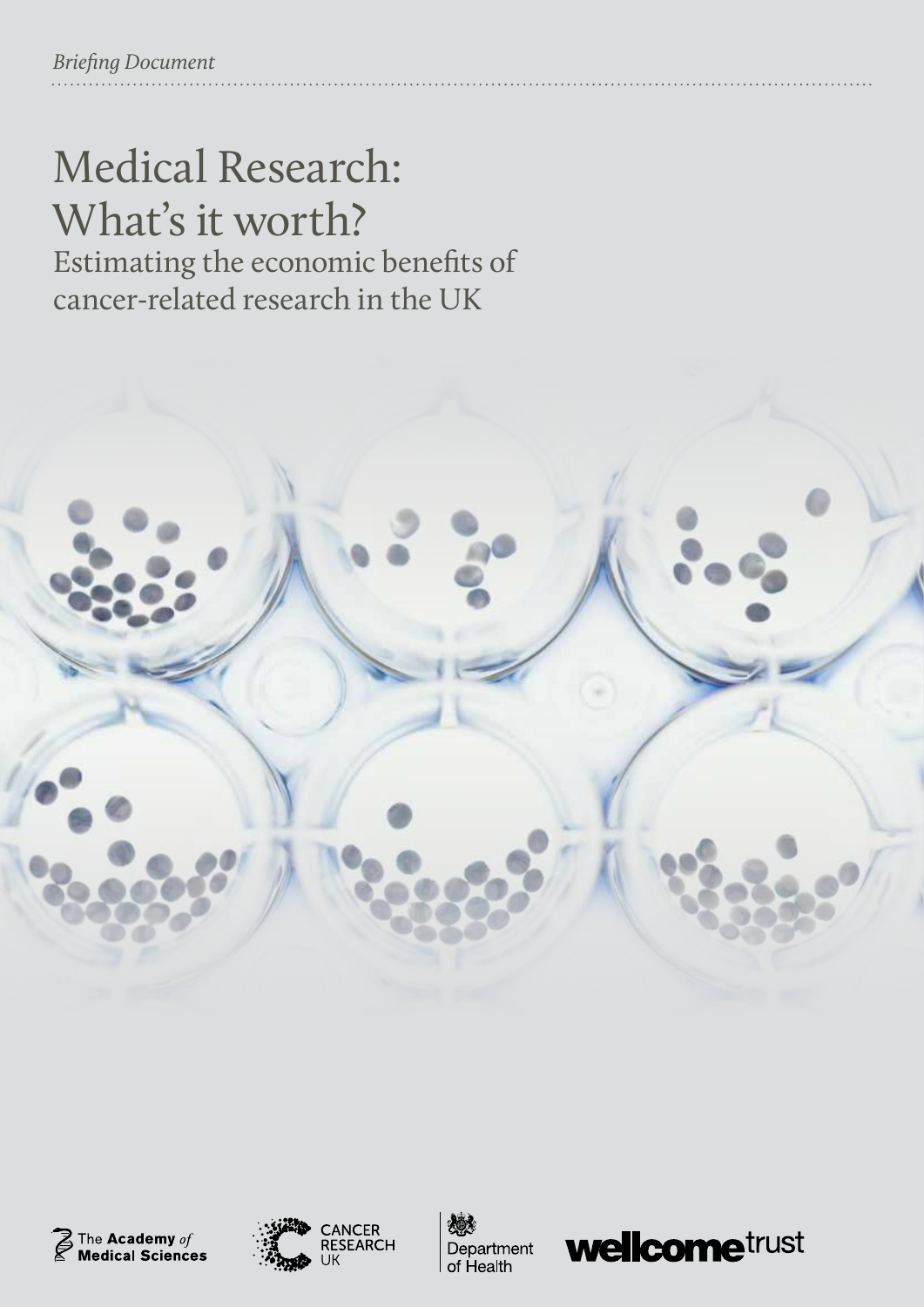### Introduction

In recent years, researchers and funders have aimed to better understand the range of impacts arising from public and charitable funding for medical research — including the resulting economic benefits. Such information provides accountability to taxpayers and charity donors, and increases our understanding of how research effectively translates to health gains. Financial returns may not be the key driver in research decisions, but the demands on public funding are substantial and it is therefore important to evaluate investment in research.

While it is easy to cite examples of breakthroughs that have led to substantial patient benefits or improvements in quality of life, it is more difficult to assess the nature and extent of the economic returns arising from investment in a whole body of medical research, some of which may inevitably be less fruitful.

This briefing document summarises the findings of a study to estimate the returns generated by public and charitable investment in UK research. Led by RAND Europe, the Health Economics Research Group (HERG) at Brunel University and King's College London, it focuses on cancer and follows a ground breaking study published in 2008<sup>1</sup>, which yielded the first quantitative assessment of the economic benefit of biomedical and health science in the UK. The original report focused on the returns generated from investment in cardiovascular disease research, also testing the methodology to a more limited extent on mental health research.

The study takes a conservative approach to the evaluation and, as with any economic analysis, assumptions were made. These are summarised at the end of this document and detailed in the academic publication on which this summary is based<sup>2</sup>.

1 Health Economics Research Group, Office of Health Economics, RAND Europe (2008) *Medical Research: What's it worth? Estimating the economic benefits from medical research in the UK* [www.wellcome.ac.uk/economicbenefits](http://www.wellcome.ac.uk/economicbenefits)

2 Matthew Glover, Martin Buxton, Susan Guthrie, Stephen Hanney, Alexandra Pollitt and Jonathan Grant (2014) *Estimating the returns to UK publicly funded cancer-related research in terms of the net value of improved health outcomes. BMC Medicine,* 12:99 [http://www.biomedcentral.com/1741-](http://www.biomedcentral.com/1741-7015/12/99) [7015/12/99](http://www.biomedcentral.com/1741-7015/12/99)

 $\overline{\mathcal{L}}$ 

Each pound invested in cancer-related research by the taxpayer and charities returns around 40 pence to the UK every year."



The 2014 *Medical Research: What's it worth?* study was carried out by researchers from RAND Europe, the Health Economics Research Group at Brunel University and King's College London. It was commissioned by the Academy of Medical Sciences, Cancer Research UK, the Department of Health and the Wellcome Trust.

This briefing document is available to download from www.wellcome.ac.uk/economicbenefitscancer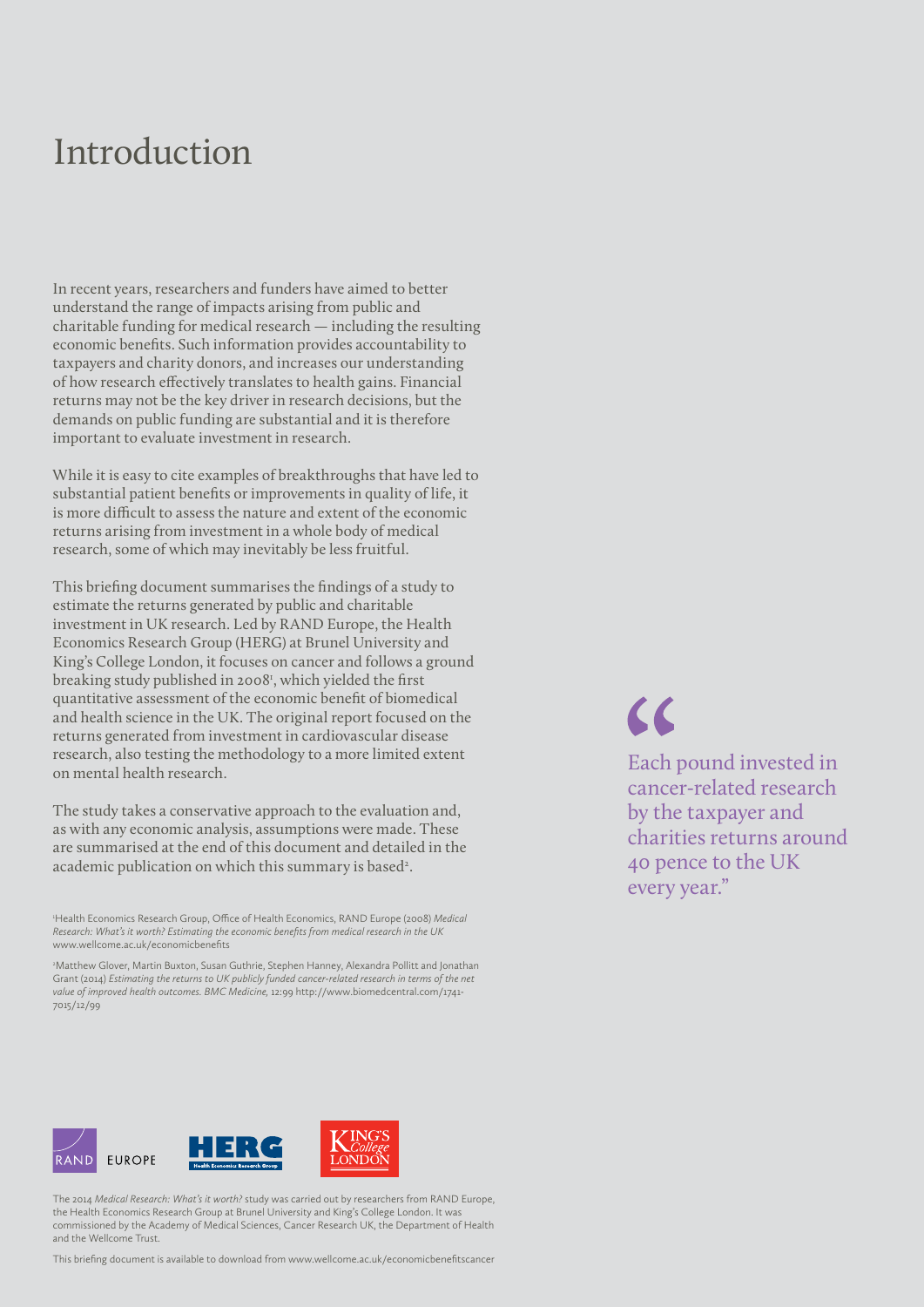## Key findings

The UK Government invests approximately  $\text{\pounds}8.6$  billion<sup>3</sup> in scientific research and development every year, of which £1.6 billion is spent on medical research. The British public donated an estimated £1.7 billion to medical research charities in 2012/13<sup>4</sup>. A new study provides evidence to support this continued investment in science by demonstrating how funding for cancer research delivers health gains for patients and benefits the UK economy.

- The results of this cancer-focused study strongly suggest that UK public- and charitably-funded biomedical and health research **provides a sizeable return on investment**.
- • Each pound invested in cancer related research by the taxpayer and charities returns around 40 pence to the UK every year. This includes health benefits equivalent to around 10 pence plus a further 30 pence which is the best estimate of the 'spillover' effect from research to the wider economy. This equates to an **average annual rate of return of 40%.**
- • Global research efforts have led to key cancer treatments and interventions that have delivered **health gains equivalent to £124 billion for UK patients** between 1991 and 2010 through prevention, early identification and improved survival.
- The average time lag between investment in cancer research and eventual impact on patients is around 15 years. This **evidence demonstrates the importance of long-term funding plans** so that research today can deliver the health gains and economic benefits of the future.
- • In current prices, the **British public has funded £15 billion of cancer research** over the past 40 years through their taxes and charitable donations.
- These results for cancer build on a 2008 study which showed that every pound spent on cardiovascular and mental health research generates benefits equivalent to a total annual return of 39 pence and 37 pence respectively. Together, the studies demonstrate the impact of biomedical research more broadly and the return on investment it generates.

3 National Audit Office (2013) *Research and Development funding for science and technology in the UK* [http://www.](http://www.nao.org.uk/wp-content/uploads/2013/07/Research-and-development-funding-for-science-and-technology-in-the-UK1.pdf) [nao.org.uk/wp-content/uploads/2013/07/Research-and](http://www.nao.org.uk/wp-content/uploads/2013/07/Research-and-development-funding-for-science-and-technology-in-the-UK1.pdf)[development-funding-for-science-and-technology-in-the-](http://www.nao.org.uk/wp-content/uploads/2013/07/Research-and-development-funding-for-science-and-technology-in-the-UK1.pdf)[UK1.pdf](http://www.nao.org.uk/wp-content/uploads/2013/07/Research-and-development-funding-for-science-and-technology-in-the-UK1.pdf) 

4 Charities Aid Foundation (2014) *UK Giving Report* [https://](https://www.cafonline.org/pdf/UK%20Giving%202012-13.pdf) [www.cafonline.org/pdf/UK%20Giving%202012-13.pdf](https://www.cafonline.org/pdf/UK%20Giving%202012-13.pdf)



**Estimated annual return from £1 investment by the public or a charity donor**

\*The 2008 *What's it worth?* study used cardiovascular research as its exemplar and tested the methodology using a more limited dataset focused on interventions targeting mental health d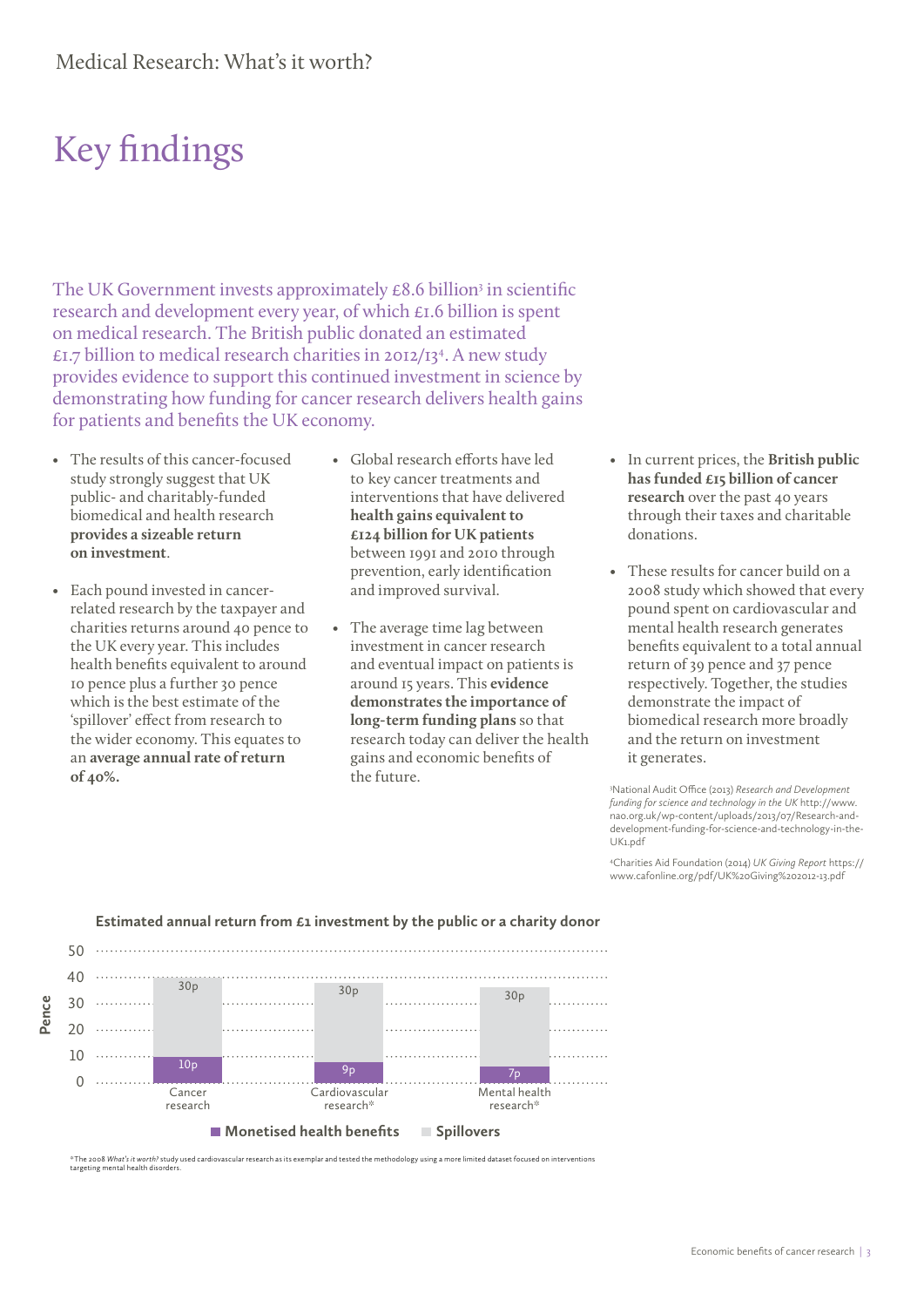## Methodology

The 2008 study used a cutting-edge methodology to estimate financial returns. In 2010, *Nature* said it was one of the few studies to make a genuine attempt to objectively assess the economic outcomes of research<sup>5</sup>. This approach has been refined in the current cancer-focussed study, which used the following key sources to estimate the rate of return:

#### 1. Public and charitable expenditure on cancer-related research in the UK between 1970 and 2009.

The UK's leading funders of cancer research were identified by examining the National Cancer Research Institute's Cancer Research Database. The eleven principal funders used in the analysis consistently account for over 95% of cancer research spend and include government, research councils and medical research charities.

Although the private sector does undertake early stage research, its contribution is calculated as a cost and is included as part of the price of delivering new medicines (see assumption 1).

2. The net monetary benefit (i.e. the health benefit measured in quality-adjusted life years (QALYs), valued in monetary terms, minus the cost of delivering that benefit) of a prioritised list of cancer interventions in the UK.

This approach required:

- • Identification of cancer interventions that can be confidently attributed to research developments and levels of usage.
- Estimates of the QALY gains<sup>6</sup> and NHS costs associated with the interventions (see assumption 2).

With the help of eminent cancer research experts and a review of epidemiological data, the team prioritised the following areas:

- • Different cancers where research and resultant health policies have led to health gains through a *reduction in incidence*.
- Screening programmes that have led to health gains from *early detection*.
- Cancers where there have been significant health gains through *increased survival*.

Estimates of the numbers of individuals affected, and patient costs and effects, were obtained from published studies for the following areas: smoking prevention/cessation; cervical, breast and bowel cancer screening; and treatment of breast, bowel and prostate cancer which together account for over

#### Case Study: Development of a national screening programme for bowel cancer

Globally more than a million people develop bowel (colorectal) cancer every year. In the UK, it causes over 16,000 deaths each year. Around 75% of diagnosed patients have no apparent risk factors other than old age, so screening is particularly important.

Screening aims to detect localised cancer or premalignant growths on the bowel wall called polyps. The NHS Bowel Cancer Screening Programme uses a test to identify faecal occult blood—this is blood in the stools which can't be seen. Over a few days, the faeces from three separate bowel movements are saved in a disposable container and a small sample is smeared onto a piece of card. This is then posted to a laboratory, where a chemical is added to check for blood. If the test is positive, the patient and GP are notified.

The possibility of home screening for bowel cancer was first proposed in 1967, however discussions about its effectiveness ensued. Several randomised controlled trials followed between 1975 and 1998, and a subsequent

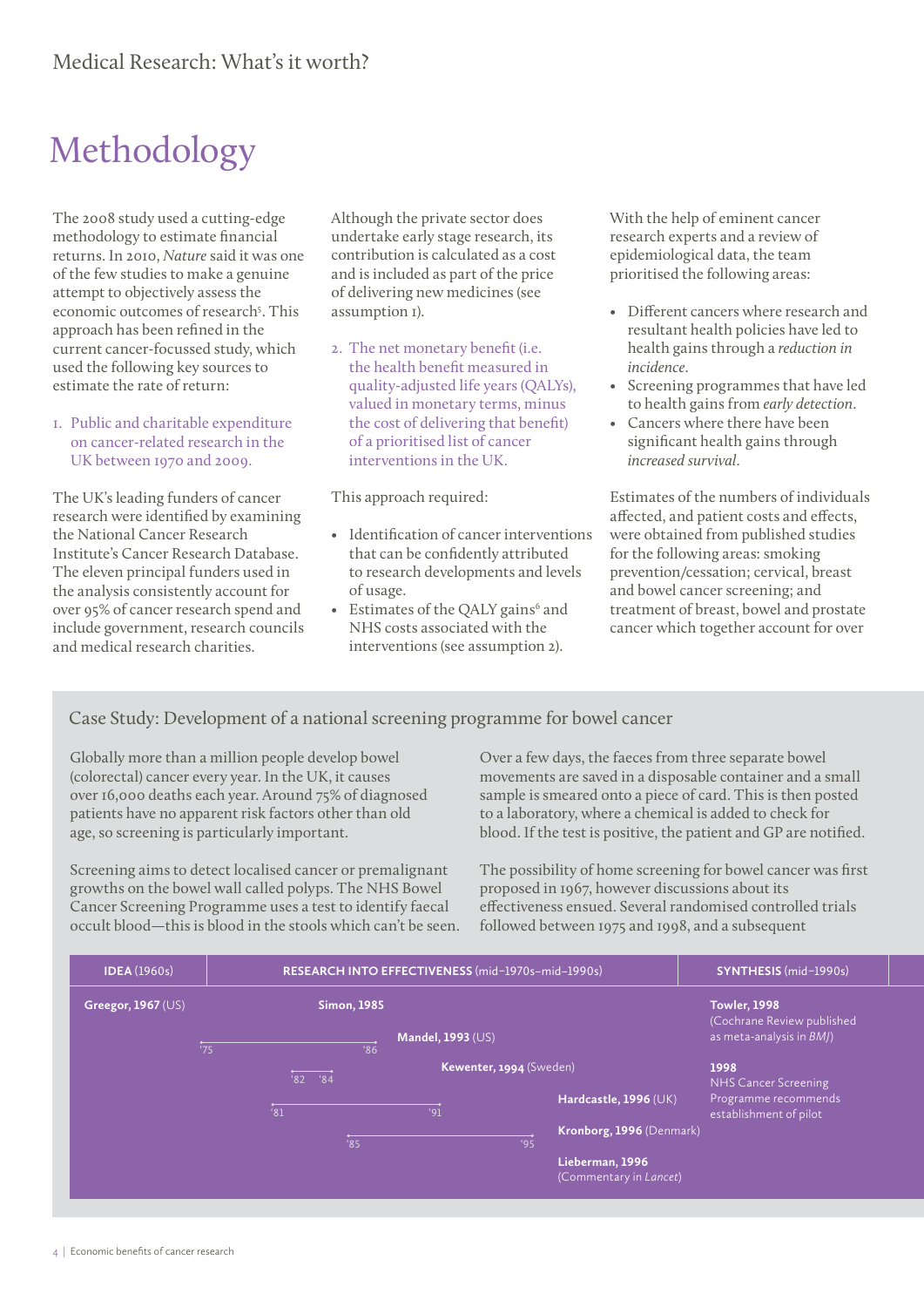70% of the additional life years gained from improvements in 5 year survival rates for cancer patients over the study period.

The researchers assembled the lifetime monetised QALYs gained, and the net lifetime costs to the NHS of delivering those QALYs, for the selected interventions from 1991 to 2010 — this allowed for the known lag between investment and impact of research funded between 1970 and 2009. It is assumed that the net monetary benefits of other cancer interventions are zero (see assumption 3 and 4).

For smoking reduction/cessation, figures on the proportions of smokers, ex-smokers and non-smokers for England for each year between 1991 and 2010 were used to estimate the net change per year in QALYs gained and NHS savings achieved. This was then extrapolated to the UK population.

3. An estimate of the time lag between investment (research funding) and return (health gain) associated with the selected interventions, and an estimate of the proportion attributable to the UK.

National clinical guidelines produced by the National Institute for Health and Care Excellence, the Scottish Intercollegiate Guideline Network and the National Cancer Screening Programme were used to estimate the time lag between research and practice, and the proportion of research linked to the UK. Research references cited on 22

clinical practice guidelines related to the selected cancer treatments and interventions were examined for their date and the location of the originating research.

5 Editorial (2010) *Unknown quantities. Nature, 465, 665-666.* [http://www.nature.com/nature/journal/v465/n7299/](http://www.nature.com/nature/journal/v465/n7299/full/465665b.html) [full/465665b.html](http://www.nature.com/nature/journal/v465/n7299/full/465665b.html) 

6 The National Institute for Health and Care Excellence's mid-point QALY threshold of £25,000 was used for the main calculation.

Cochrane Review of the evidence found that people allocated to screening had a 16% reduction in mortality.

Informed by this evidence, the NHS National Screening Committee recommended the establishment of the UK Colorectal Cancer Screening Pilot to determine the feasibility of screening in the UK population using faecal occult blood testing. Pilot sites were commissioned in 1999, with recruitment in 2000. In 2004, the Secretary of State for Health announced that the NHS Bowel Cancer

Screening Programme would begin in April 2006. This offered a test to men and women aged 60 to 69 every two years.

The programme achieved national coverage in 2010. The millionth test occurred in October 2008 and up to that point, 1,772 cancers and 6,543 high risk adenomas were detected. This indicated that screening in England was on course to match the 16 per cent reduction in bowel cancer deaths found in the randomised trials.

| <b>IMPLEMENTATION RESEARCH (Early 2000s)</b>                                                                                                                               |                                                                                                                             |                                                                                                                                                        | HEALTH GAIN (2006 onwards)                                                           |                                                                                  |
|----------------------------------------------------------------------------------------------------------------------------------------------------------------------------|-----------------------------------------------------------------------------------------------------------------------------|--------------------------------------------------------------------------------------------------------------------------------------------------------|--------------------------------------------------------------------------------------|----------------------------------------------------------------------------------|
| <b>National Cancer</b><br><b>Plan, 2000</b><br>National Bowel Cancer<br>Screening Programme<br>would be introduced<br>subject to evidence of<br>effectiveness of the pilot | <b>Feb/May 2003</b><br>$F$ inal evaluation $^\prime$<br>report of Colorectal<br><b>Cancer Screening</b><br>Pilot published. | October 2004<br>Secretary of State for<br>Health announced<br>that the NHS Bowel<br><b>Cancer Screening</b><br>Programme would<br>begin in August 2006 | <b>April 2006</b><br><b>NHS Bowel</b><br><b>Cancer Screening</b><br>Programme begins | 2010<br>The Bowel Cancer<br>Screening Programme<br>achieves national<br>coverage |

[www.rand.org/pubs/research\\_reports/RR627.html](www.rand.org/pubs/research_reports/RR627.html)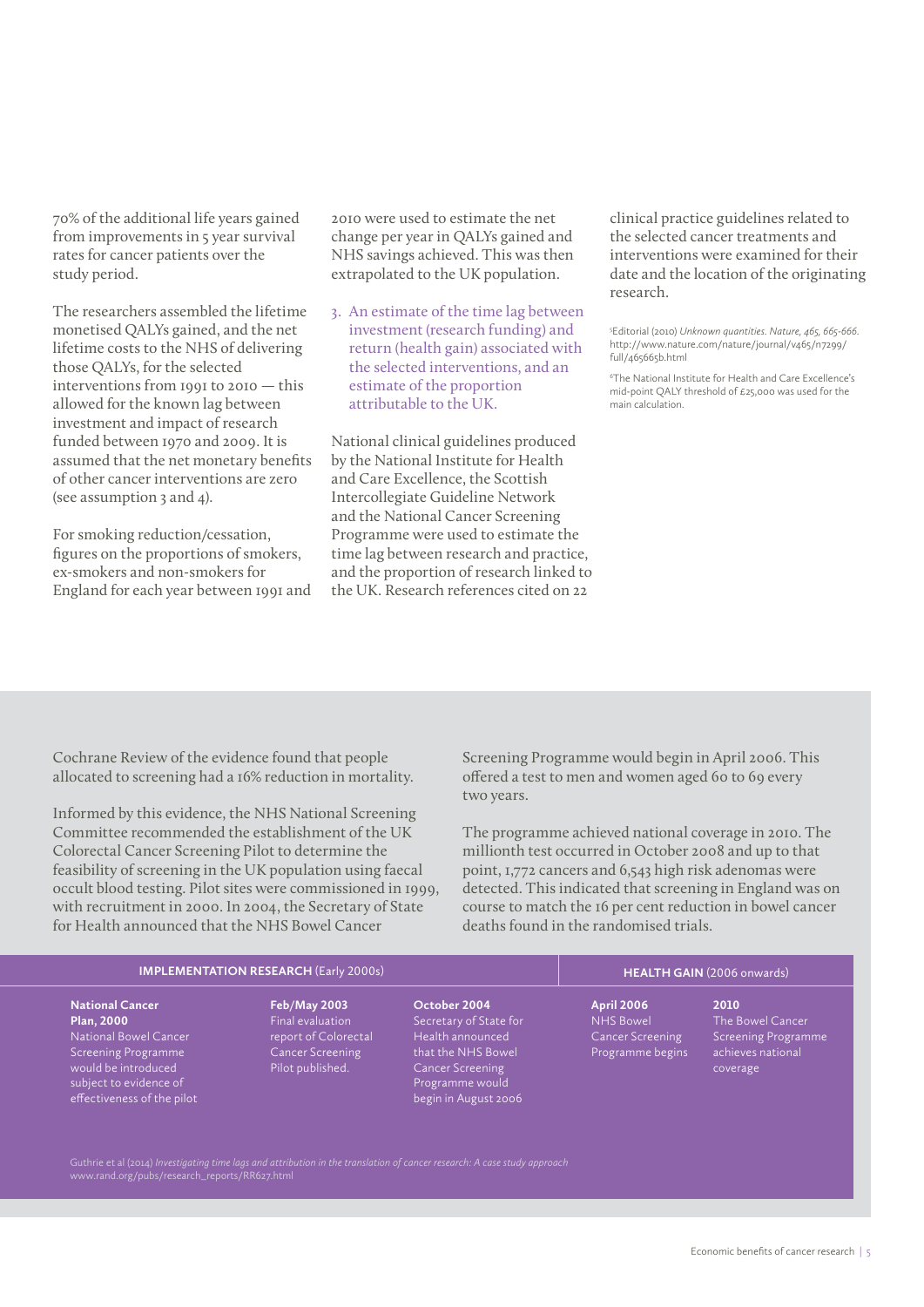## Findings

Expressed in 2011/12 prices, total expenditure on cancer-related research from 1970 to 2009 was £15 billion. Over the period 1991–2010, the interventions included in the study produced 5.9 million quality-adjusted life years (QALYs). Using a value of £25,000 per QALY — the midpoint of the National Institute for Health and Care Excellence's normal threshold range and allowing for the costs of delivery, this resulted in health benefits equivalent to £124 billion. In the calculation of the overall economic rate of return, the proportion of research attributable to the UK was around 17% and the lag between funding and impact for cancer interventions was around 15 years.

Of the interventions considered between 1991 and 2010, smoking reduction accounted for around 65% of the net monetary benefit to the UK, followed by cervical screening (24%) and breast cancer treatments (10%).

Drawing together the investment in research, net monetary benefits, and accounting for the time lag and proportion attributable to UK research, the study estimates that the rate of return from public and charitable funding in this area between 1970 and 2009 is 10%. This greatly exceeds the UK Government's minimum threshold return of 3.5% for its own investments<sup>7</sup>.

If this is brought together with the current best estimates of 'spillover'  $\text{gains}^8$  — the indirect impact of public and charitable research on the wider economy, such as leveraging private sector R&D activity — the total economic return is estimated to be in the region of 40%. In other words, the

study estimates that every pound invested in public or charitable cancerrelated research produces a stream of benefits equivalent to an average earning of 40 pence each year in perpetuity.

7 HM Treasury (2003) *The Green Book: Appraisal and Evaluation in Central Government* [https://www.gov.uk/](https://www.gov.uk/government/uploads/system/uploads/attachment_data/file/220541/green_book_complete.pdf) [government/uploads/system/uploads/attachment\\_data/](https://www.gov.uk/government/uploads/system/uploads/attachment_data/file/220541/green_book_complete.pdf) [file/220541/green\\_book\\_complete.pdf](https://www.gov.uk/government/uploads/system/uploads/attachment_data/file/220541/green_book_complete.pdf) 

8 Health Economics Research Group, Office of Health Economics, RAND Europe (2008) *Medical Research: What's it worth? Estimating the economic benefits from medical research in the UK (Chapter six literature analysis)* <www.wellcome.ac.uk/economicbenefits>

9 Murray CJL, Richards MA, et al (2013) UK health performance: findings of the Global Burden of Disease Study 2010. [http://www.thelancet.com/journals/lancet/](http://www.thelancet.com/journals/lancet/article/PIIS0140-6736%2813%2960355-4/abstract) [article/PIIS0140-6736\(13\)60355-4/abstract](http://www.thelancet.com/journals/lancet/article/PIIS0140-6736%2813%2960355-4/abstract)

#### A future research agenda

This study further refines the methodological approach used in the original *What's it worth?* study and its utility in calculating medical returns. Nevertheless the analysis is complex and the estimates are based on a range of assumptions and caveats (see boxed text opposite). In taking this field of enquiry forward, there are several streams of research that are important:

1. In developing this methodology, given the dominance of smoking cessation in the estimate of the return for both cancer and cardiovascular disease research, it would be beneficial to assess the magnitude of the return in an area where smoking is not a dominant determinant on incidence of disease.

2. More research is needed to explore the nature of 'spillover' effects from medical research. This analysis uses dated studies largely emanating from the US and their applicability to the current context is uncertain.

3. Further work is needed to understand the flow of knowledge, including how research diffuses across disciplines and international boundaries. This would enable us to learn more about how best to discover, share and ensure efficiency in the research ecosystem.

4. More research is needed to understand the time lags between research and impact, and how this differs across fields. It is important to examine if more can be done to shorten the gap between investment and the realisation of health benefits.

### Conclusion

The results of this study strongly suggest that the rate of return derived from UK public- and charitably-funded biomedical and health research is substantial. This is consistent with the findings of the 2008 *What's it worth?* study, which estimated that the annual rate of return for cardiovascular disease research and mental health research was 39% and 37% respectively.

Given that cancer, cardiovascular disease and mental health disorders account for around 45% of the current burden of disease in the UK,<sup>9</sup> we conclude that investments in medical research produce a sizeable return in areas where there is a high morbidity.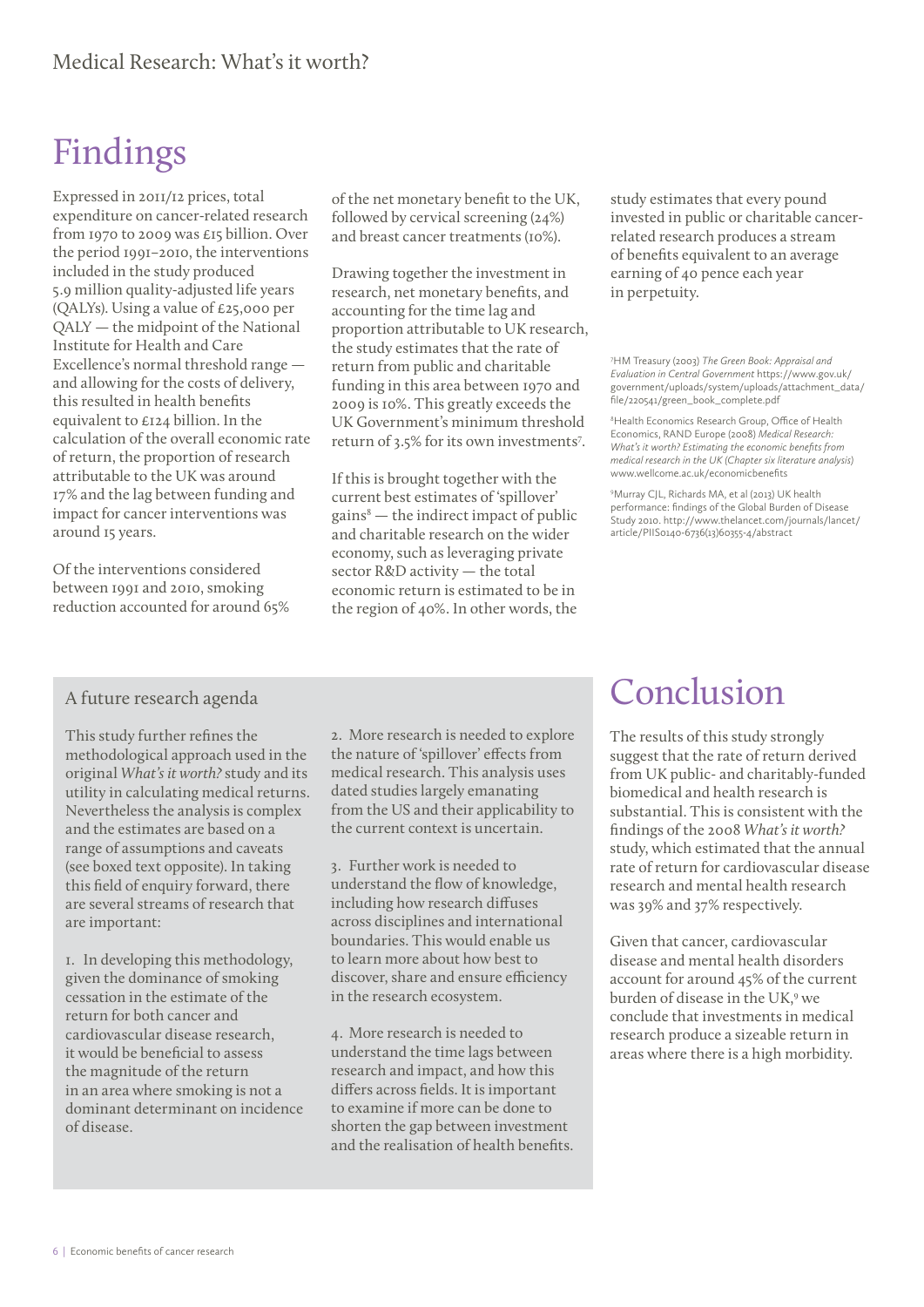| Assumptions and caveats associated with estimating the net monetary benefit and rate of return                                                                                                                                                                                                                                                                                                                                                                                                                                                                                                                                                                    |  |  |  |  |
|-------------------------------------------------------------------------------------------------------------------------------------------------------------------------------------------------------------------------------------------------------------------------------------------------------------------------------------------------------------------------------------------------------------------------------------------------------------------------------------------------------------------------------------------------------------------------------------------------------------------------------------------------------------------|--|--|--|--|
| Description                                                                                                                                                                                                                                                                                                                                                                                                                                                                                                                                                                                                                                                       |  |  |  |  |
| Private sector R&D investments are included as part of the cost of delivering healthcare in the<br>analysis, and are netted off from the net monetary benefits. The costs to the health service of<br>medical interventions produced by industry include the return on its investment.                                                                                                                                                                                                                                                                                                                                                                            |  |  |  |  |
| The calculation used the mid-point of the normal criteria for acceptance of interventions by the<br>National Institute for Health and Care Excellence (£20-30,000 per person per year). Using a<br>lower or higher value would have affected the economic return estimate. This is examined in a<br>sensitivity analysis presented in the academic paper <sup>2</sup> .                                                                                                                                                                                                                                                                                           |  |  |  |  |
| The interventions included in the analysis are known to cover a large population and/or a<br>significant proportion of cancer-related morbidity. In the calculations, the total net monetary<br>benefit for interventions not covered is assumed to be zero. In reality, there are cancer<br>interventions and treatments for which the net monetary benefit may be negative due to the<br>high cost of treatment and low incremental health gain; conversely there will be other areas<br>which generate a significant number of QALYs at a relatively low cost.                                                                                                 |  |  |  |  |
| The methodology assumes that the total net flow of knowledge between disciplines is zero. In<br>reality, research not classified as cancer (including from outside of the bioscience sector) is likely<br>to have contributed to the development of cancer interventions and vice versa. Industry<br>investment was captured as the cost of delivering the intervention, i.e. the costs of product<br>development (see assumption 1).                                                                                                                                                                                                                             |  |  |  |  |
| Work to determine the lag time between medical research and its impact upon policy and<br>practice is complex - the use of formal healthcare and practice guidelines provides one route to<br>estimate this. A series of case studies has been produced alongside the study and explores how<br>research translates into health benefit <sup>10</sup> . This demonstrates the complexity of biomedical and<br>health innovation, especially when trying to measure the time it takes for research to develop<br>into health benefits.                                                                                                                             |  |  |  |  |
| Of the £124 billion total net monetary health benefits used in the study, £80 billion (or 65%)<br>arose from reductions in smoking. However, numbers for the increased proportion of the<br>population who chose not to smoke or gave up are based on self-reported survey data, and this<br>is linked to estimates of the reduced lifetime NHS costs and additional QALYs for these groups.<br>This probably underestimates the advantage of smoking reduction as the analysis takes an NHS<br>perspective and does not include any net benefits to other parts of the economy from the<br>various measures to reduce smoking or passive smoking <sup>11</sup> . |  |  |  |  |
| Three national screening programmes are important elements in the estimate. The clinical and<br>cost-effectiveness evidence for bowel cancer screening is of high quality. However, it is more<br>difficult to precisely quantify QALY benefits and cost-effectiveness for cervical screening and<br>breast cancer screening.                                                                                                                                                                                                                                                                                                                                     |  |  |  |  |
| There is a lack of robust clinical and cost-effectiveness data for some interventions, especially for<br>some well-established surgical techniques and hormonal therapies. Some older studies may have<br>provided less accurate estimates of the true costs and benefits of interventions.                                                                                                                                                                                                                                                                                                                                                                       |  |  |  |  |
|                                                                                                                                                                                                                                                                                                                                                                                                                                                                                                                                                                                                                                                                   |  |  |  |  |

10Guthrie et al (2014) *Investigating time lags and attribution in the translation of cancer research: A case study approach* [www.rand.org/pubs/research\\_reports/RR627.html](www.rand.org/pubs/research_reports/RR627.html) 

11Department of Health (2013) *An Audit of the Impact of the Department of Health's Regulations upon Businesses* [https://www.gov.uk/](https://www.gov.uk/government/uploads/system/uploads/attachment_data/file/236741/dhregulations_impact_on_business.pdf) [government/uploads/system/uploads/attachment\\_data/file/236741/dhregulations\\_impact\\_on\\_business.pdf](https://www.gov.uk/government/uploads/system/uploads/attachment_data/file/236741/dhregulations_impact_on_business.pdf)